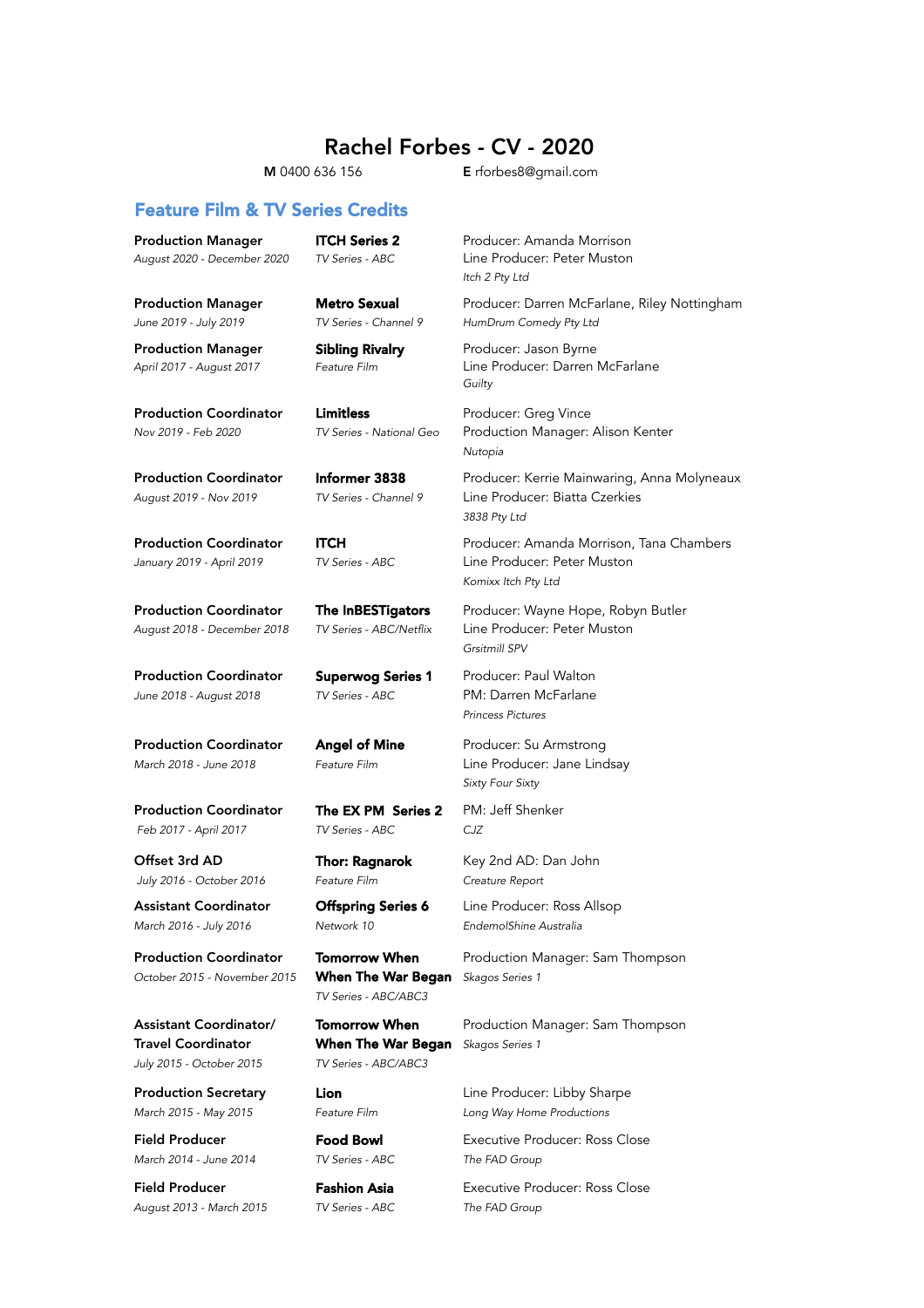### TVC/Corporate Highlights

Production Manager Kia Cerato Global Producer: Kris kIM *February 2019*

*January 2018* Cup Commercial *Safari*

*November 2017* Countlines *Positive Ape*

*December 2016* Women's Campaign *Bastion Stadium*

*January 2016 TVC Finch Company*

*December 2015 TVC Cognition* 

*March 2015* Bank TVC *Transmission Pictures* 

*October 2014 - November 2014 Corporate Video Imagination*

*October 2014 TVC/Event video Imagination*

*July 2014 - August 2014 Online series The FAD Group*

**Production Coordinator Gold Coast Cultural** Executive Producer: Ross Close *March 2013 - November 2013 The FAD Group* Precinct Design Competition

*Kia Client: Lexus*

*TVC - Event Video Client: Lexus*

*TVC Client: Rebel Sport*

*January 2016* Becker *Loud Films*

Campaign *Itchy and Scratch Pictures*

Production Manager **Lexus Melbourne** Producer: Nigel Camilleri

**Production Manager Cadbury Carrollian Costanzo** Producer: Julian Costanzo *Online Videos Client: Cadbury*

Production Manager **Rebel Sport AFL** Producer: Marteen Burger

Production Manager **Arnold, Thomas and** Producer: Fiona McGregor *TVC Client: Arnold, Thomas and Becker*

Production Coordinator **Australian Unity** Production Manager: Sam Kelly *Client: Australian Unity*

Production Coordinator Swisse Campaign Line Producer: Holli Massey *Client: Swisse*

Production Coordinator Standard Charted Line Producer: Holli Massey *TVC Client: Standard Charter Bank, Singapore*

Production Coordinator Ford Falcon Launch Executive Producer: Holli Massey *Client: Ford Australia* 

Production Coordinator Ford Everest Reveal Executive Producer: Holli Massey *Client: Ford Australia* 

Production Coordinator Myanmar Relations Executive Producer: Ross Close *Client: DFAT*

*Online video Client: Gold Coast City Council*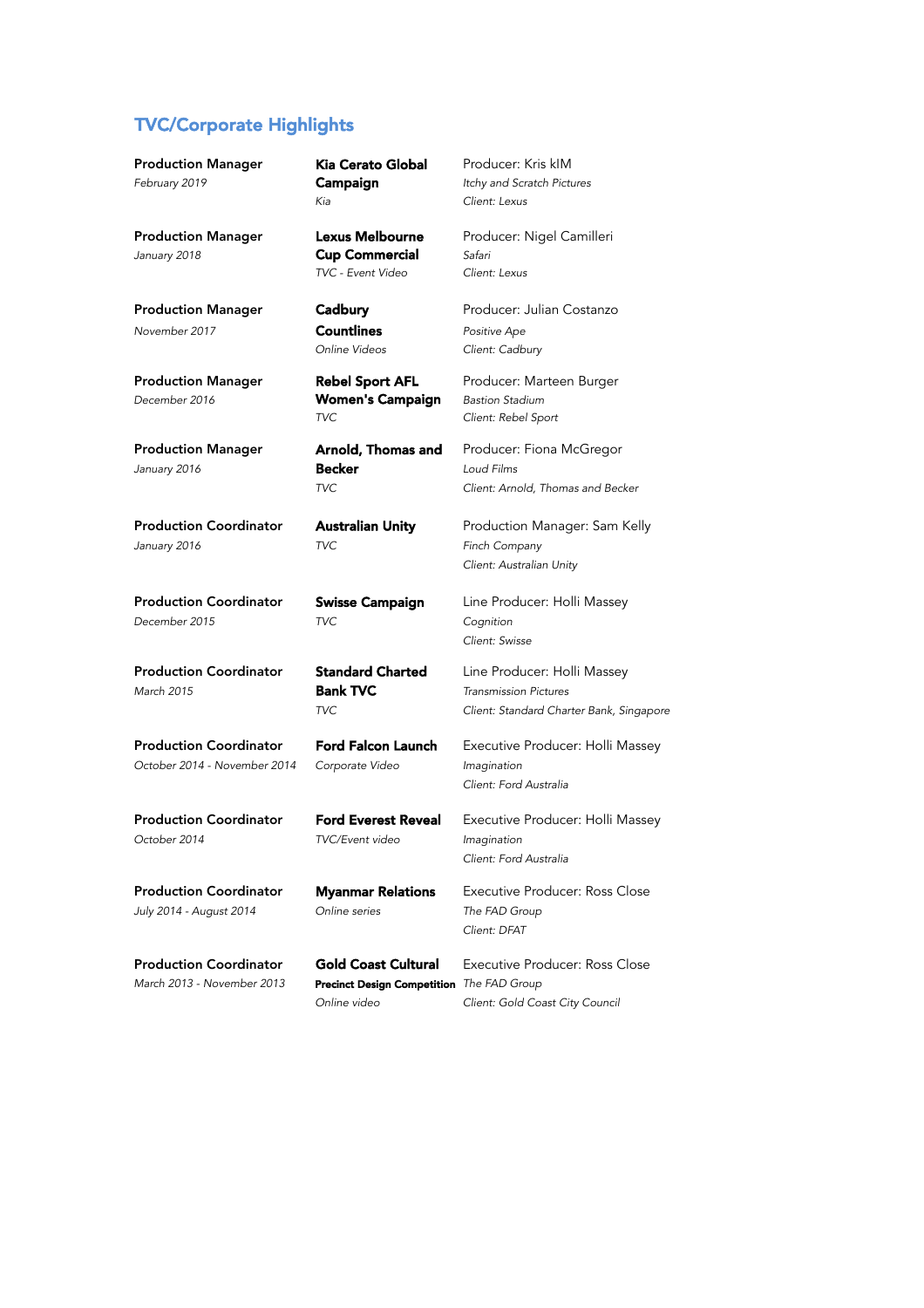## Employment History

#### Freelance Production Manager/Production Co-ordinator

*January 2015 - Current* 

- Duties: **Day to day logistics of film shoot** 
	- Managing an office team and delegating tasks
	- Booking equipment and personal required for shoots
	- Travel bookings/Visa requirements
	- Budget monitoring and updates
	- liaising with Actors/Agents for shoots
	- Liaising with onset crew to troubleshoot any issues

### Junior Producer

#### Imagination

*September 2014 - December 2014*

- Duties: **Duties: Organising crew for shoots** 
	- Hiring and ordering necessary gear
	- Drafting and finalising call sheets
	- Coordinating any location needs
	- Working with agency to achieve final outcome
	- Keeping track of budgets
	- On set production coordinating
	- Managing post schedule

#### Junior Producer/Field Producer/Editor

The FAD Group

*May 2013 - August 2014*

- Duties: Casting assistance of hosts for new shows
	- Booking and arranging all travel needed for production
	- Hiring and ordering necessary gear
	- Drafting and finalising schedules and interviews
	- Organising all visa's and work permits
	- Keeping track of budgets
	- On set production coordinating
	- on set direction on stand ups
	- Managing post schedule
	- Editing segments when needed

### Jnr Producer/Video Editor

Authentic Entertainment

*November 2009 - March 2013*

- 
- Duties: Assisting the producer with any high level production
	- Coordinating crew for external shoots
	- Managing in house studio and crew
	- Coordinating filmed music events
	- Working with clients to achieve final outcome on videos
	- Editing and filming interviews and acoustic performances
	- Editing and filming sales reels for various clients
	- Editing and filming events
	- Managing and organising the in house video library